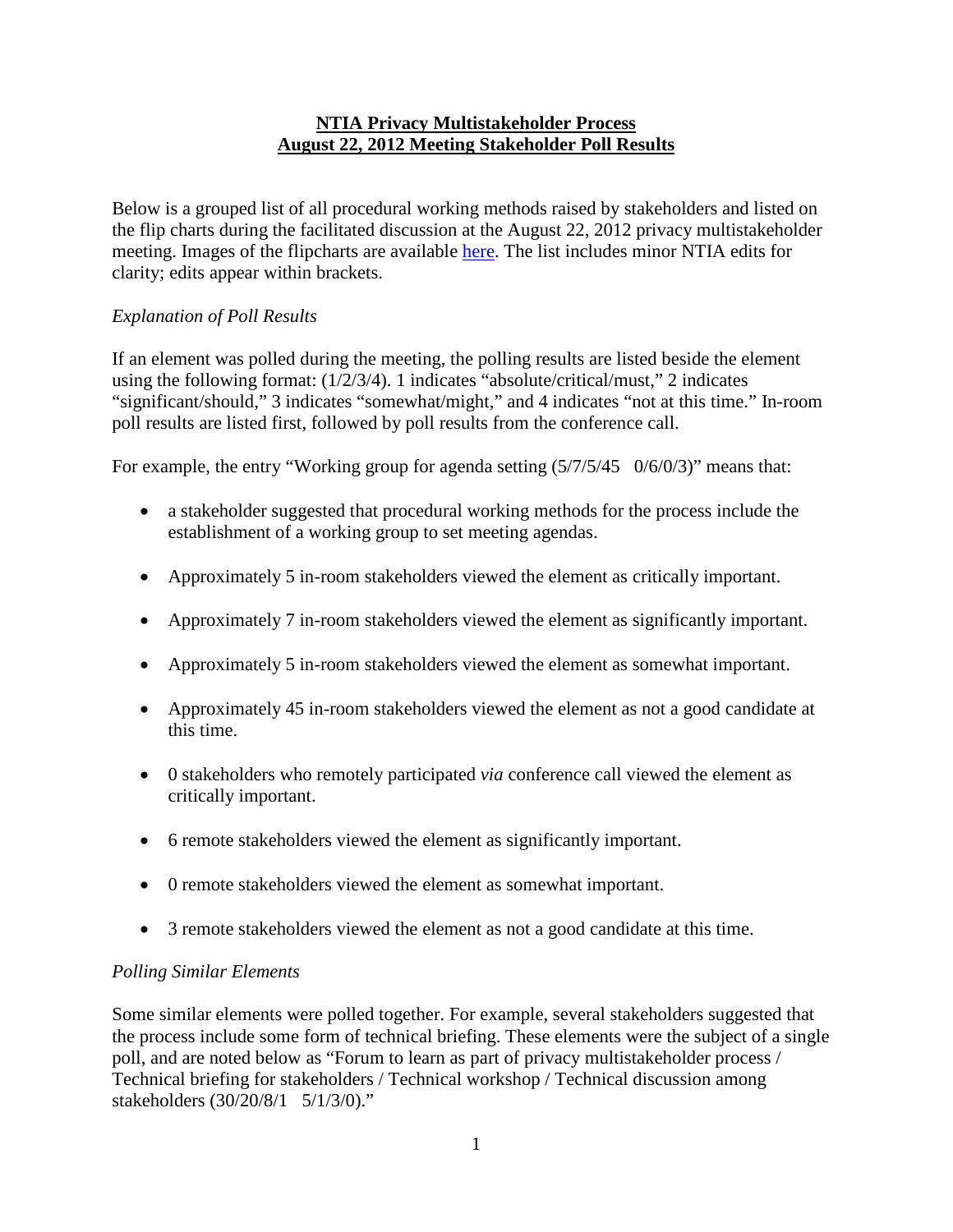*Poll Results*

**Working Question 1: "[Should the August 22, 2012 meeting agenda] deal with process before substance?"**

Poll: (12/10/60/0 3/5/0/2)

| Working Question 2: "Based on stakeholders' discussion of the working methods identified |
|------------------------------------------------------------------------------------------|
| at the July 12, 2012 meeting, which working methods might we implement first?"           |

| <b>General Support</b>                                                 |                               |  |
|------------------------------------------------------------------------|-------------------------------|--|
| Element                                                                | Poll                          |  |
| Revisiting process needs to be limited                                 | $(45/20/2/1 \quad 4/2/1/3)$   |  |
| Working groups to address substance                                    | $(35/8/1/1 \quad 3/3/3/0)$    |  |
| Forum to learn as part of privacy multistakeholder process / Technical | $(30/20/8/1 \t 5/1/3/0)$      |  |
| briefing for stakeholders / Technical workshop / Technical discussion  |                               |  |
| among stakeholders                                                     |                               |  |
| Agendas in advance                                                     | $(30/12/0/0 \quad 8/3/0/0)$   |  |
| Examine existing self-regulatory frameworks re: related issues         | 2/4/1/2<br>(30/15/0/0)        |  |
| Working drafts in advance                                              | $(30/10/5/0)$ 5/6/0/0)        |  |
| Working groups that set their own rules                                | $(22/15/5/0)$ $1/3/1/2)$      |  |
| Define "mobile apps"                                                   | $(25/8/20/1 \quad 3/1/3/1)$   |  |
| Decide procedural issues soon                                          | $(20/12/2/2 \quad 4/0/1/2)$   |  |
| Consider elements concurrently                                         | $(10/12/12/0 \t2/4/2/1)$      |  |
| <b>Mixed Views</b>                                                     |                               |  |
|                                                                        |                               |  |
| Common information accessible to all                                   | $(6/10/30/3 \t3/7/1/0)$       |  |
| Small business participation/outreach                                  | $(12/12/12/4 \t2/0/5/3)$      |  |
| Start meetings later in day                                            | (10/15/12/9 6/1/0/3)          |  |
| Location of meetings                                                   | $(5/5/20/18)$ $1/3/6/0$       |  |
| Define process for determining consensus - mutually agreed             | $(8/4/10/30)$ 3/5/0/0)        |  |
| Documentation of working group processes                               | $\sqrt{(5/5)}$ 6/large number |  |
|                                                                        | $4/3/1/0$ )                   |  |
|                                                                        |                               |  |
| <b>General Opposition</b>                                              |                               |  |
| Working group for agenda setting                                       | $(5/7/5/45 \quad 0/6/0/3)$    |  |
| Schedule meeting on different day of week                              | $(4/0/3/60)$ $1/1/3/5)$       |  |
| Broadening of stakeholder group                                        | $(2/4/3/1$ arge number        |  |
|                                                                        | $0/0/4/4$ )                   |  |
| Consensus process without voting mechanism                             | $(2/2/4/4)$ arge number       |  |
|                                                                        | $0/0/1/5$ )                   |  |